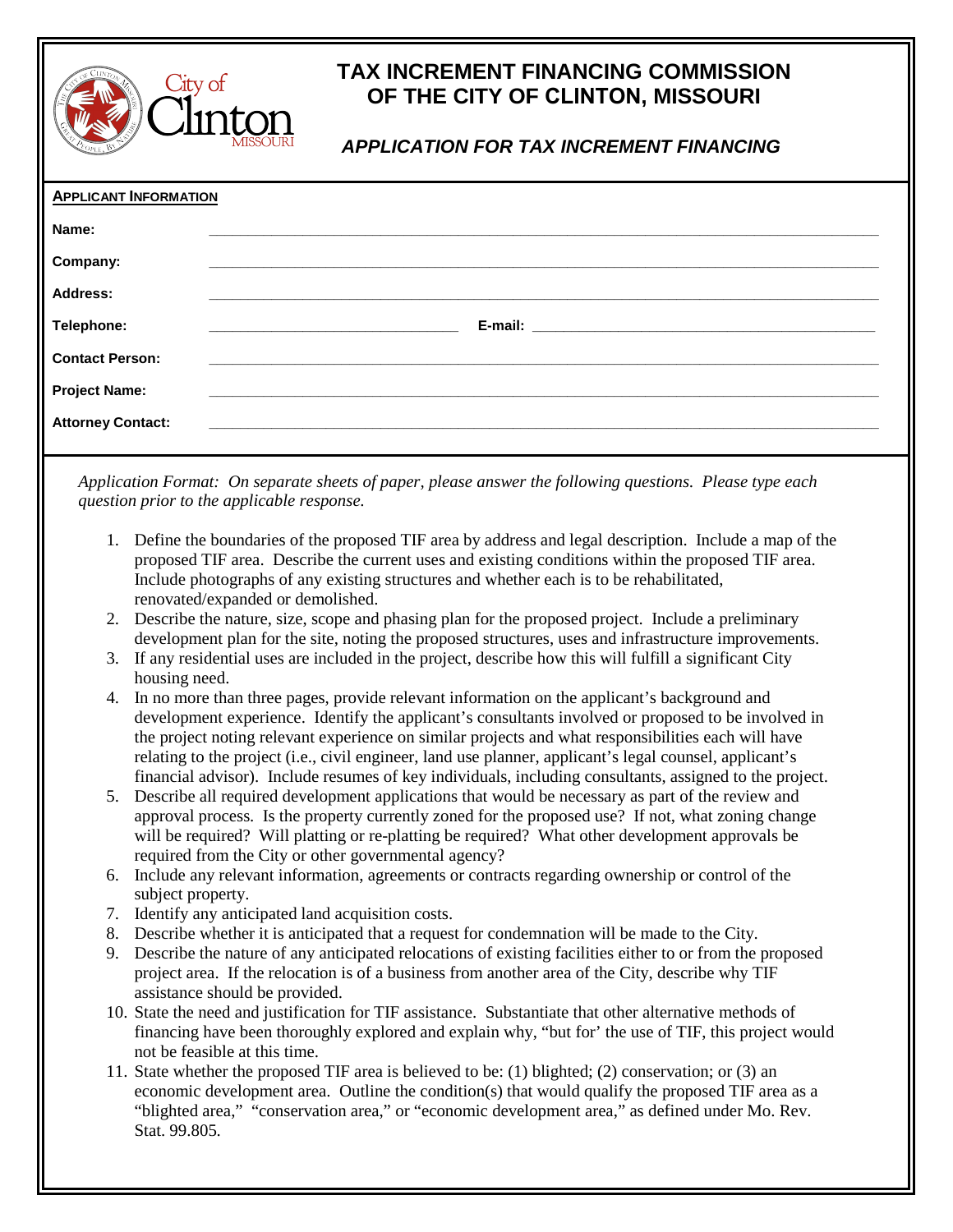## Page 2 – Tax Increment Financing Application

- 12. Identify proposed sources, amounts, terms, and status of all debt financing and/or equity funding available to complete the project. Indicate how the debt will be financed, including all pertinent contact information. State what percentage of total project costs TIF revenues will fund.
- 13. Provide an outline of the costs associated with the development of the proposed project by phase. Identify those costs the applicant would propose to fund with TIF financing and the proposed term. State the total amount of bonds proposed to be issued to fund project costs supported by PILOTs, the interest rate anticipated, term and debt service coverage assumed. Identify those costs the applicant would propose be directly reimbursed with TIF revenues and the proposed reimbursement time frame. Ex.

| Development Cost   | <b>Total Project</b><br>Cost | TIF<br>Reimbursable<br>Expense | <b>CID TIF</b><br>Captured<br>Expense | CID Non TIF<br>Captured<br>Expense | Developer's<br>Expense |
|--------------------|------------------------------|--------------------------------|---------------------------------------|------------------------------------|------------------------|
|                    |                              |                                |                                       |                                    |                        |
| <b>Total Costs</b> |                              |                                |                                       |                                    |                        |

Total TIF reimbursable expense: Total CID reimbursable expense: Total projected bond proceeds (if any): Total development expense:

% of TIF reimbursable expense to Total development expense:

- 14. In one page or less, outline information used to describe the market feasibility of each element of the proposed project. If a formal feasibility or comparable study has been prepared, attach such reports as an appendix to this application.
- 15. On the attached TIF Revenue Worksheet, please estimate the incremental property taxes and the economic activity taxes to be generated by the project.
- 16. Provide an estimate of the market value of all fixtures and equipment to be used by all owners or tenants of the proposed project that will be taxed as personal property.
- 17. Identify any proposed tenants and indicate whether leases been negotiated or signed. Indicate what type of lease is contemplated.
- 18. Describe the job generation projections for the project by phase, including the number of new employees expected to be hired from the local population; the skill and education level of the new jobs generated; the range and salary compensation for the new jobs; and the potential for executive relocation. Indicate what actions you will take to achieve these projections.
- 19. If the project involves retail and service-based commercial uses, describe how the project will encourage an inflow of customers from outside the City or provide services or fill retail markets that are currently unavailable or in short supply.
- 20. Describe the intent for ownership of the project once it is completed.
- 21. Describe the "economic and quality of life" benefits of the proposed project to the City, how the project will further the goals and policies of the City's Comprehensive Plan, and whether the project will be a catalyst for further development or redevelopment.
- 22. Attach a letter from a financial institution indicating that the applicant has sufficient financial resources to obtain the private portion of project financing.